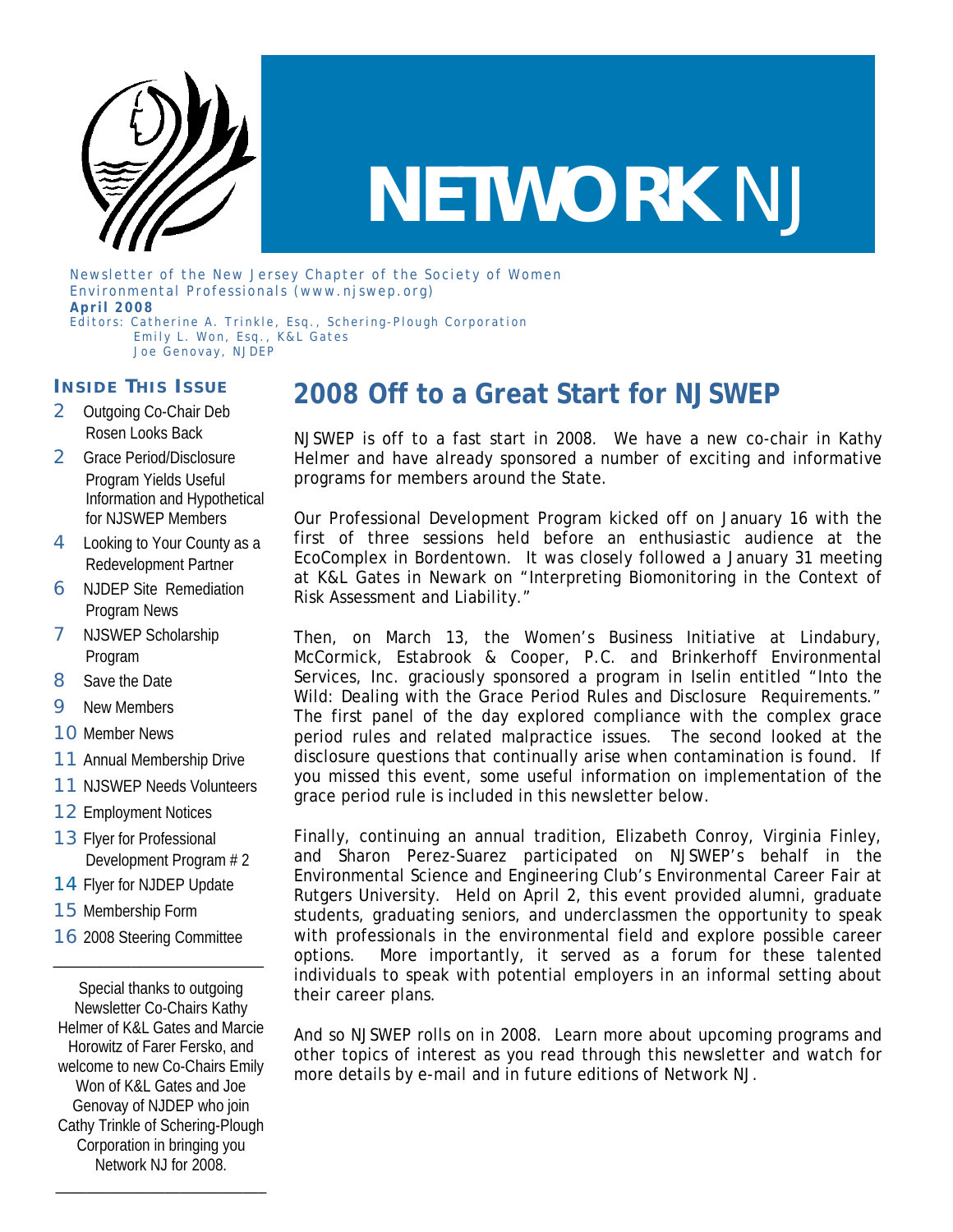





Artist Liz Buckley created the New Jersey-themed works above. NJSWEP presented the top and bottom pieces to NJDEP Commissioner Lisa Jackson at the NJSWEP Gala in September 2007. The middle piece was given to Deb Rosen in recognition of her four years of service as NJSWEP co-chair.

\_\_\_\_\_\_\_\_\_\_\_\_\_\_\_\_\_\_\_\_\_\_\_\_\_\_\_\_\_\_\_\_

## **Outgoing Co-Chair Deb Rosen Looks Back**

It is hard to believe that my four years as NJSWEP Co-Chair are over. The time went by so quickly. I can still remember Patti Burns asking if I was interested in taking over and the relief in her eyes when I said I would be honored. I am sure it is the same look Kathy Helmer saw in my eyes when she agreed to be nominated as Co-Chair.

It has been a privilege being a part of this great organization, and I hope to be a part of it for a long time to come. We have seen the number of members grow, especially among public sector environmental professionals, which has made NJSWEP's annual Regulatory Update a "must see" program. NJSWEP also hosted a very successful National Forum with NJSWEP chapters from Philadelphia, Harrisburg, and Connecticut participating. We have entered the electronic age with updates to our Newsletter as well as redesigning our website and on-line member directory. We are working on increasing membership in North Jersey with the MetroNet. To all who have worked so hard to make NJSWEP better, and to make my job as Co-Chair easier, a great big THANK YOU.

There are a few I have to specifically name since their help and dedication to NJSWEP was and is invaluable. First, thank you Linda Esposti since, without you, I am not sure we would be able to keep NJSWEP functioning. I also must recognize Patti Burns, previous Co-Chair, whose guidance was so important to me when I first started as Co-Chair. Thanks also to Sue Boyle whose energy and dedication as both Programs Chair and Co-Chair brought NJSWEP to a higher level. I really enjoyed working with you, Sue, and I know you will be difficult to replace next year. Last but not least, thank you to our new Co-Chair, Kathy Helmer, as I know I am leaving NJSWEP in very capable hands.

I already miss not getting the many NJSWEP emails each day but I intend to continue to support NJSWEP and its many worthwhile programs. Thank you again for the lovely original drawing of New Jersey's state bird presented to me upon my "retirement" as it will serve as a reminder of what a privilege it was to work with the many great women (and men) involved in NJSWEP.

### **Grace Period/Disclosure Program Yields Useful Information and Hypothetical for NJSWEP Members**

As noted above, as part of the Lindabury, McCormick, Estabrook & Cooper, P.C. Women's Business Initiative (WBI) "Excellence through Dialog" series, WBI co-sponsored a seminar entitled "Into the Wild: Dealing with the Grace Period Rules and Disclosure Requirements" along with the NJSWEP and Brinkerhoff Environmental Services, Inc. on March 13, 2008.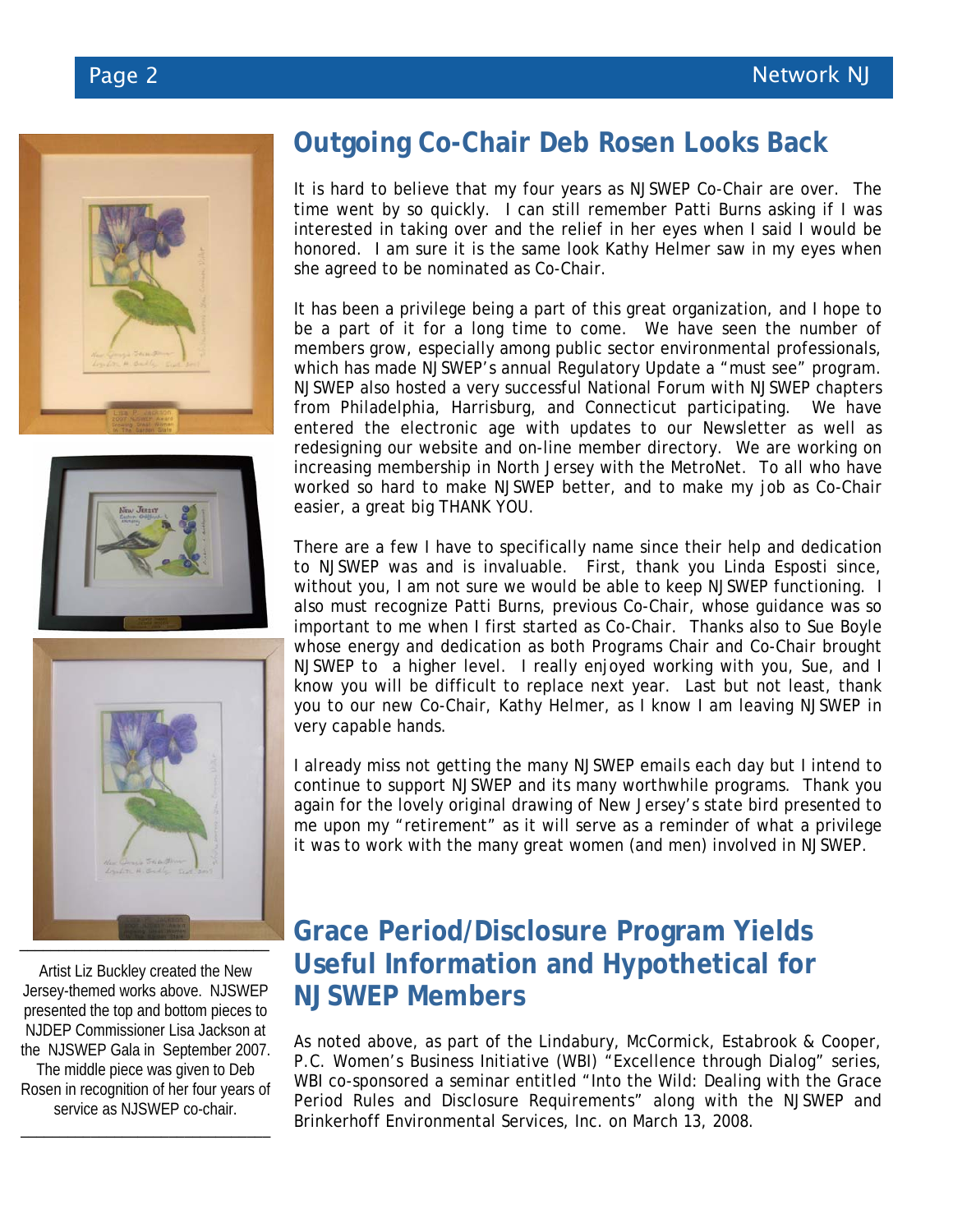If you missed the program, here is some useful data on implementation of the grace period rules provided by Linda Grayson of the Enforcement Bureau of NJDEP's Site Remediation Program:

- 2012 Notice of Deficiency (NOD) letters were issued in 2007
- Anecdotal information indicates a high rate of compliance with the NODs, due to the fact that they specify the applicable requirement and the understanding that a Notice of Violation (NOV) and penalties are the next steps if deficiencies are not corrected
- 144 NOVs were issued in 2007 for grace period rule violations
- 72 penalty actions were issued in state fiscal year 2007
- An additional 462 NOVs were issued in the last calendar quarter of 2007 for failure to submit Biennial Certification Monitoring Reports.
- The number of Spill Act directives issued per year by NJDEP remains constant at 20 to 25. In 2007, most were for vapor intrusion and/or childcare facilities.

Linda also provided the following guidance for how to avoid becoming subject to enforcement by the Site Remediation Program:

- 1. Make submittals on time to avoid an NOV.
- 2. Comply with technical requirements! And, when you think a "Tech Reg" requirement does not apply to your case, justify that conclusion in writing.
- 3. Communicate with your case manager. They have some latitude in extending deadlines for compliance with NODs.
- 4. Address all deficiencies.
- 5. NJDEP is willing to discuss penalty settlements with any party willing to come into compliance.

During the disclosure requirements panel that followed the grace period discussion, Karen Kloo and Sue Boyle of NJDEP, Laura Brinkerhoff of Brinkerhoff Environmental Services, Inc., and Monica Perez of Lindabury, McCormick, Estabrook, & Cooper, P.C. wrestled with the following hypothetical.

#### **Disclosure Hypothetical**

The site is located in Urban City, New Jersey. The Site is an industrial facility which uses solvents as part of its operations. The location of the site is in close proximity of a school for the blind and a large Lithuanian population.

The Current Owner is looking to sell the facility and the property. Prospective Purchaser is interested in purchasing both the property and the facility. Prospective Purchaser hires Environmental Consultant. As part of Prospective Purchaser's environmental due diligence, a Preliminary Assessment/Site Investigation (PA/SI) was prepared. The preliminary assessment revealed the following Areas of Concern (AOC):

 $\triangleright$  Solvent contamination in the rear of the facility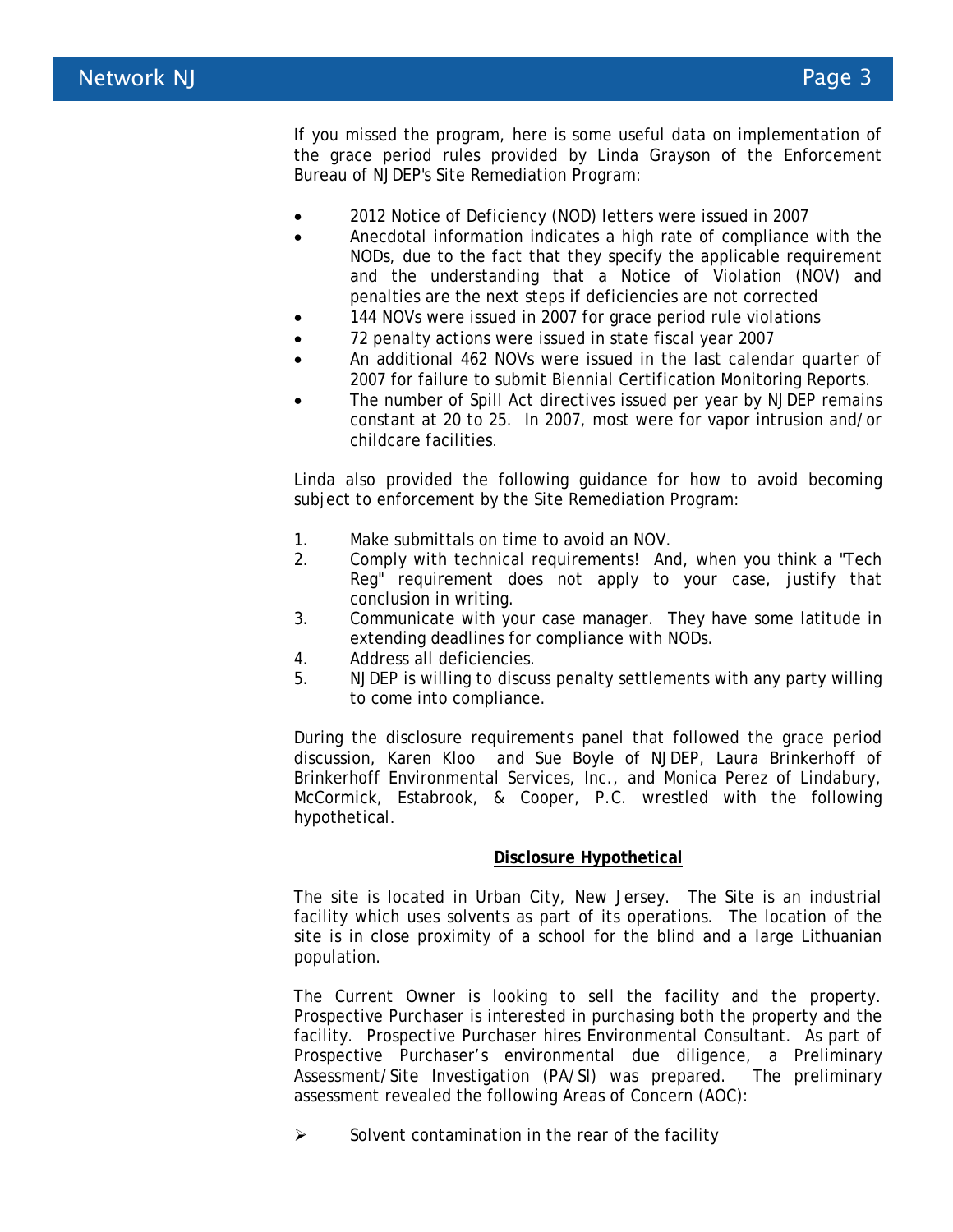$\triangleright$  Soil samples taken around the perimeter of an Underground Storage Tank indicate there is some petroleum hydrocarbon contamination present in the soils.

Issue #1:

- (a) Should the Environmental Consultant report the findings of the PA/SI to NJDEP? Should any other party report the findings of the PA/SI?
- (b) Does your analysis change if there was an executed confidentiality agreement between the Prospective Purchaser and the Seller as a condition for the Prospective Purchaser to enter the property?
- (c) Would the answer to (a) be different if Seller hired the Environmental Consultant?
- (d) Would the answer to (a) be different if there was no tank on the property and the preliminary assessment only reveals solvent contamination?
	- (i) What if the solvent contamination impacted the groundwater and there may be some vapor intrusion concerns?

Issue #2:

- (a) Assuming Seller undergoes a remediation of the Areas of Concern, what public disclosures would be required?
- (b) What accommodations, if any, are required for the Lithuanian population and/or the school for the blind?
- (c) What if these groups are more than 200 feet from the Areas of Concern location? Does that change your analysis?

Responses and/or comments to this hypothetical are welcome. Please send them to either Fredi L. Pearlmutter at fpearlmutter@lindabury.com or Laura Brinkerhoff at lbrinkerhoff@brinkenv.com. The responses provided at the seminar will be published in the next NJSWEP newsletter along with any interesting responses or comments.

#### **Looking to Your County as a Redevelopment Partner**

By Phyllis E. Bross, Esq., Parker McCay P.A.

Upon adoption of a redevelopment plan, a municipality or other redevelopment entity is authorized by law to proceed with redevelopment of the area designated in the plan, pursuant to New Jersey's Local Redevelopment and Housing Law, N.J.S.A. 40A:12A-1, *et seq.* The Redevelopment Law also allows a redevelopment entity to contract with any other public body to help carry out its redevelopment projects, for assistance with project planning, construction, financing, roads, property acquisition, or any service critical to a project. N.J.S.A. 40A:12A-4.c.; N.J.S.A. 40A:12A-8.f.

Counties are now coming forward as perhaps the most valuable public body to cooperate with local government, assuming direct stakeholder status on brownfield and other redevelopment projects. As smart growth reuse of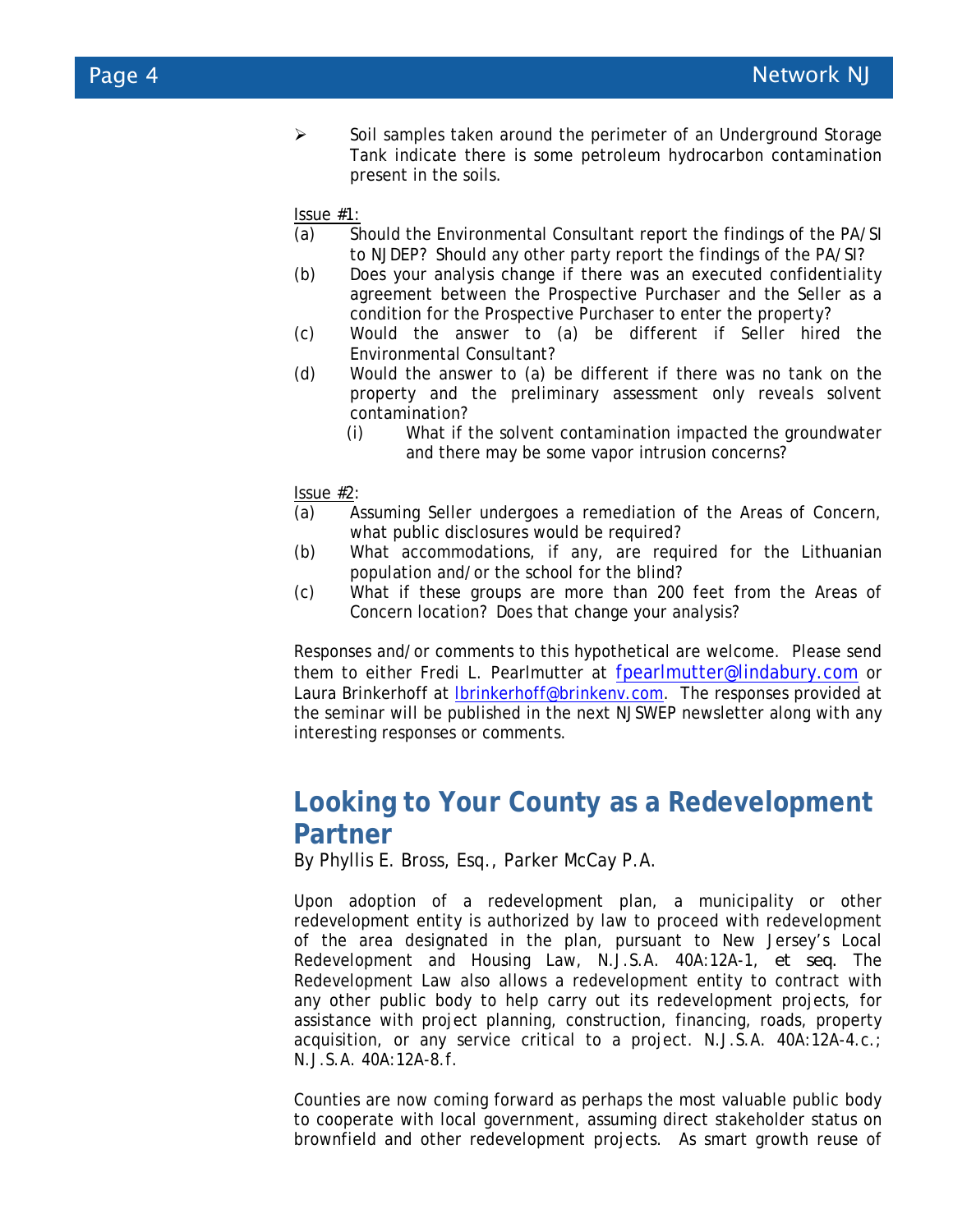land in New Jersey becomes more complicated — from an environmental perspective and an expense point of view and in light of negative eminent domain rulings and changing affordable housing regulations — county involvement can provide important benefits to boost a redevelopment project.

Under the Redevelopment Law, counties possess the authority to plan, construct, own, and operate housing projects and fund low income housing. Counties may also acquire, sell, and lease real property for redevelopment; retain project planners and engineers; and enter into redevelopment contracts as cooperative public body redevelopment partners. N.J.S.A. 40A: 12A-16; N.J.S.A. 40A: 12A-22.

Counties are subject to public bidding provisions under the New Jersey Local Lands and Buildings Law, N.J.S.A. 40A: 12-1, *et seq.*, and therefore cannot, in most instances, sell real property directly to a private redeveloper without public bidding, unless the county can be designated as the "redevelopment entity." By the time a municipality invites its county to form a partnership for a project, the private redeveloper has often already been selected to acquire the site and construct the necessary improvements. However, the Redevelopment Law authorizes a county to sell or lease property located within a designated redevelopment area to a municipality or to a redevelopment entity without public bidding. N.J.S.A. 40A: 12A-39. In addition, a county improvement authority may acquire and sell real property to any entity without public bidding. N.J.S.A. 40:37 A-44, *et seq.* Therefore, a private redeveloper's existing commitment to a project is no reason not to seek county involvement to help ensure the best possible result.

Many counties throughout New Jersey are employing innovative land reuse partnership techniques, whether in matters affecting interim and permanent site control, site surveys, and investigations; title transfers and utility matters; or site-specific methods of rehabilitation and redevelopment. With the understanding that counties can sometimes be in the best economic position to move a project off the ground and recognizing the wealth of their experience in implementing projects that can produce benefits on a countywide basis, municipalities are seeking county loans, investments, and project management assistance. Even counties with budget restrictions are being approached because counties are eligible to secure grants and loans to help towns finance redevelopment and acquire land, as part of their redevelopment powers. *See, e.g.*, N.J.S.A. 40A: 12A:22.c.; N.J.S.A. 40A: 12-18; N.J.S.A. 58:10B-6.a.(2).

The role of the county in the State's smart growth agenda is also increasing. Counties have been leading negotiations with the State Planning Commission and the Department of Community Affairs regarding selection of areas most appropriate for growth under State policy; have assumed responsibility for waste management planning areas in the protection of water quality pursuant to State regulations; are required to report to the State annually on redevelopment projects managed by counties; and are applying for environmental grants. County housing authorities are also stepping up to develop affordable housing projects and

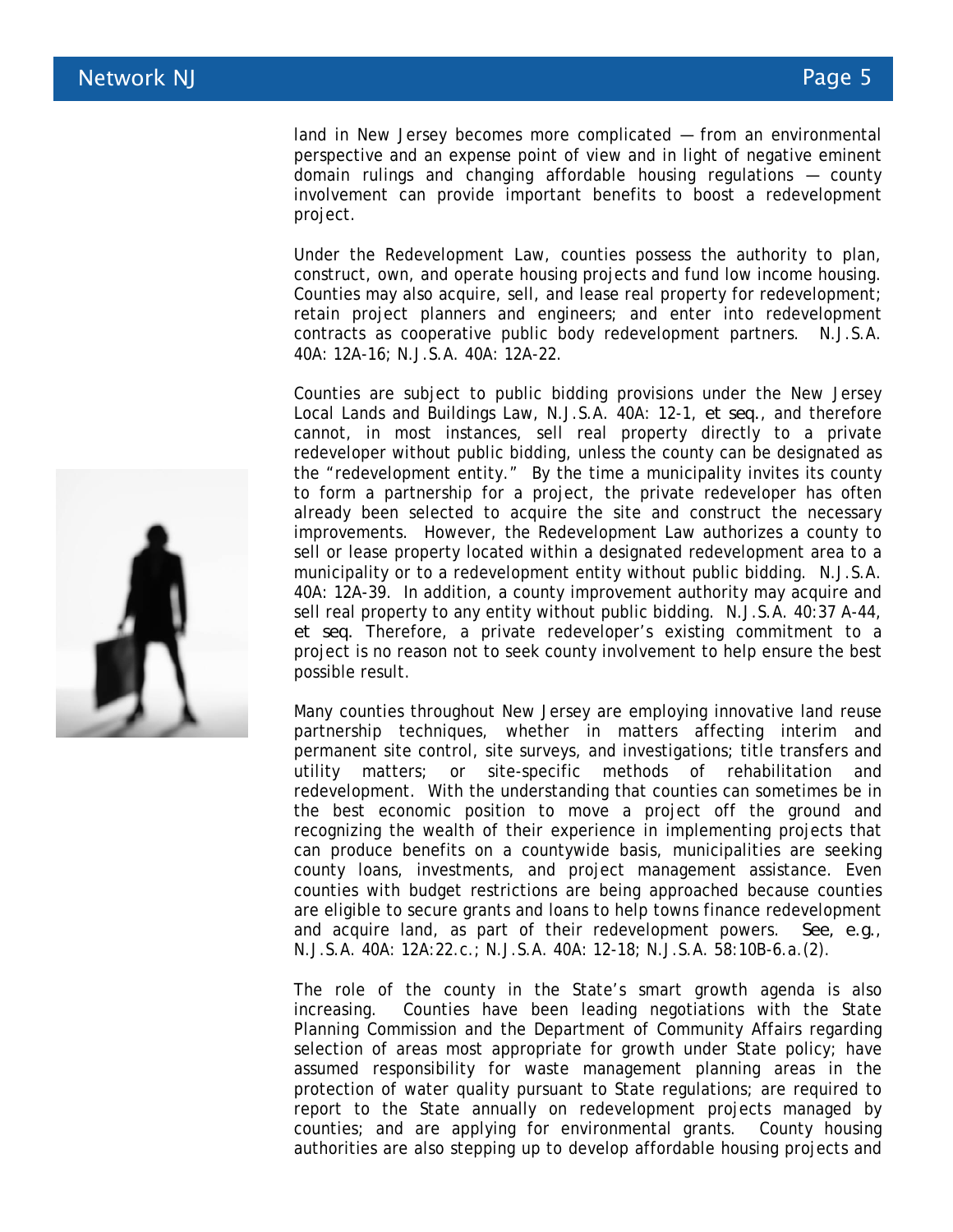to help municipalities qualify for State funding for land acquisition, and the Department of Community Affairs is working cooperatively with those authorities on housing tax credit issues, payment in lieu of tax agreements, and obligations under the changing regulations of the Council on Affordable Housing.

Given the emerging county role in New Jersey land revitalization, a county may be well served to create an advisory council to make recommendations to the county on redevelopment and housing matters, as authorized by N.J.S.A. 40A:12A-42. Counties continue to function in their traditional supportive roles of promoting and attending municipal functions, providing project reviews, and acting as liaison between the State and municipalities on regulated matters. However, their latest role as redevelopment partner/project manager necessitates familiarity with redevelopment area designation, plan adoption and working with redevelopers. Consequently, when a county is called upon for cooperative assistance, it can offer valuable benefits tailored to the particular blighted area at issue, in a way that will benefit the host community and citizens of the entire county.

#### **NJDEP Site Remediation Program News**

#### **NO IMPACT TO GROUNDWATER STANDARDS TO BE ADOPTED**

NJDEP will not be adopting impact to groundwater standards in the Spring of 2008 when it adopts Soil Remediation Standards.

Learn more at the Flash Site Remediation Update detailed below under "Save the Date…"

#### **THE SITE REMEDIATION PROGRAM TECHNICAL REVIEW PANEL PROCESS**

The Technical Review Panel (TRP) process under NJDEP's Site Remediation Program has been convened 14 times since 2003; the decision from each of those matters is available on the Site Remediation Program webpage. Take a look and determine for yourself how the decisions generally shake out: technical compromise? in favor of the applicant's position? in favor of the state's position?

Use of the TRPs has dropped off since 2004: only 2 panels have been convened between 2005 and 2008. Why? The fact that the grace period procedure clearly states that the TRP process is NOT final agency action that can be contested in the administrative law court could be a reason. There could be others.

The TRP takes about 2 to 3 months from the time of the request to the actual meeting, and the decision takes another few months to prepare. Only one panel has convened since the grace period rules went into effect.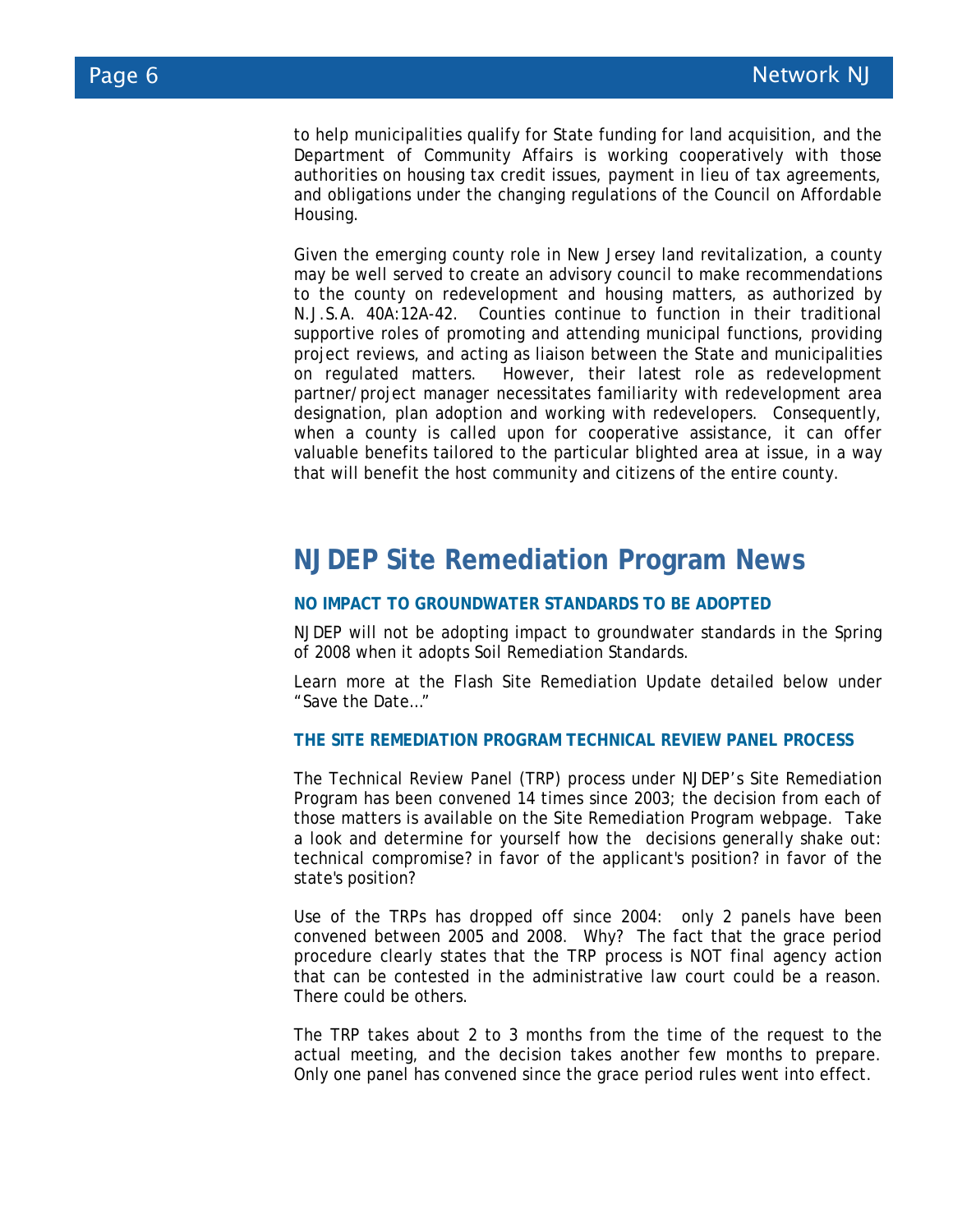

#### **NJSWEP Scholarship Program**

NJSWEP is planning to continue its scholarship program in 2008. The purpose of the program is to encourage women to pursue careers in the environmental industry; to mentor students with environmentrelated majors; and to provide students with connections to NJSWEP's membership for future internships/careers in the environmental field.

This year we hope to grant scholarship money to two women, one undergraduate student and one graduate student, who are pursuing studies related to the environment with an intended commitment to pursue a career in the environmental field. NJSWEP will determine the amount of the awards based on fundraising activities, but our goal is two \$1,000.00 scholarships to be given directly to the students in one lump sum. Also included with the award will be a free membership to NJSWEP.

Applicants must be female and either United States citizens or permanent residents. The undergraduate student must be entering her junior year in the Fall of 2008 or have completed 60 credit hours as of August 2008. The graduate student must be either starting or continuing graduate or law study in the Fall of 2008. A minimum GPA of 3.3 (scale of 4.0) or its equivalent and a declared major in a field related to the environment are also required.

Applications must be received by May 16, 2008 as the NJSWEP Scholarship Committee plans to award the scholarships by June 30, 2008. Immediate family members of the SWEP Board of Directors, the NJSWEP Steering Committee, the NJSWEP Scholarship Committee, or any NJSWEP member are not eligible to apply. NJSWEP members with student status may apply.

Applications are available at www.swep.com. For questions or additional information contact Elizabeth Conroy at info@njswep.org. Please include "NJSWEP Scholarship" in the subject line of any e-mail to receive a reply.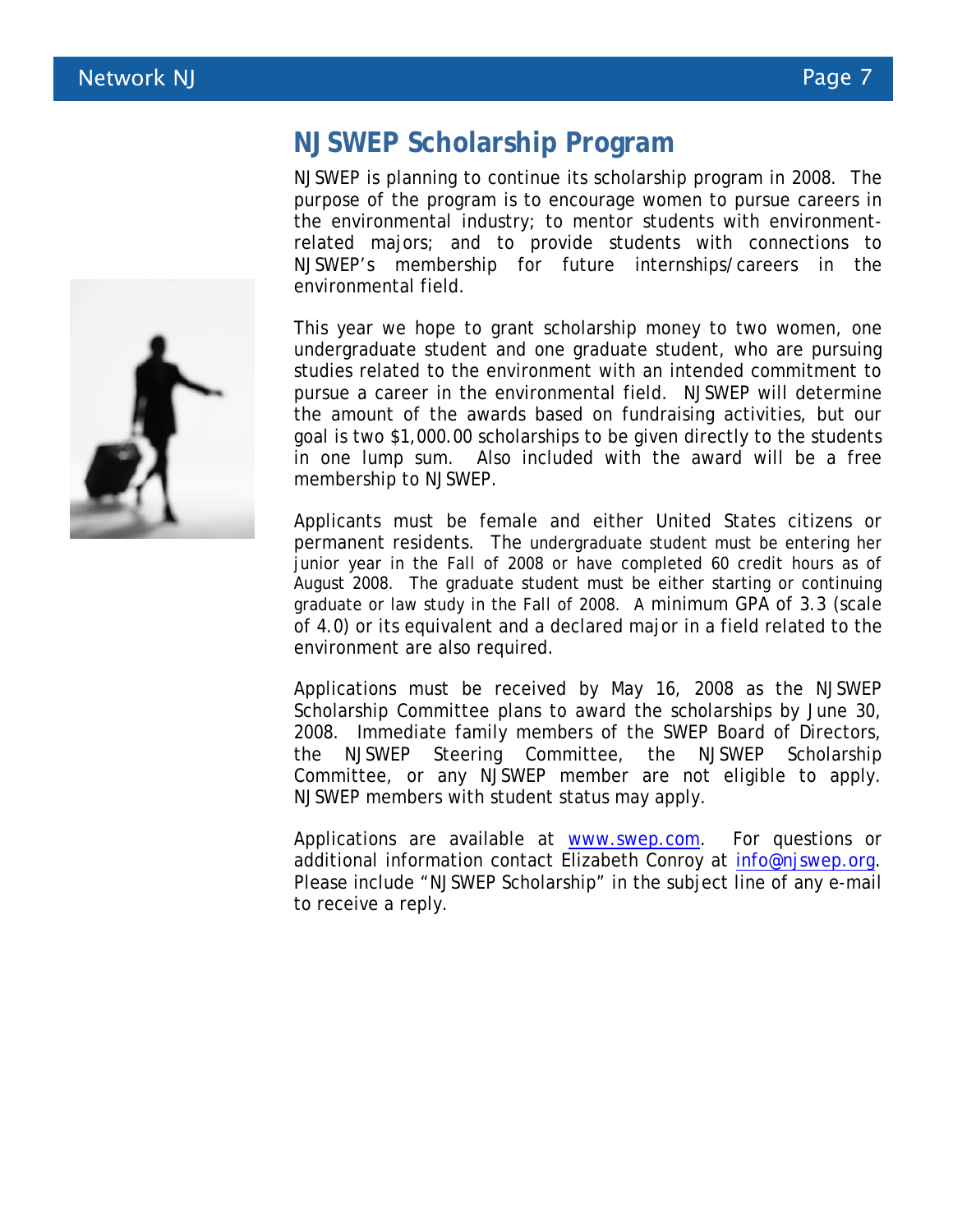## **Save the Date . . .**

## **Professional Development Program #2 on 5/1**

The second session of NJSWEP's three-part Professional Development Program will take place on May 1, 2008 at Lindabury, McCormick, Estabrook & Cooper in Westfied, New Jersey.

About 25 NJSWEP members benefited from the first part of this program in January. They represented a good cross section of the membership, including women early in their careers, women thinking of making a change, women reentering the career world, women in the public sector, and women working in private law and consulting firms. Susan Shelton of Shelton Associates, the featured speaker for all the three sessions, covered resumes, interviews and networking, and she offered the attendees her services, gratis, to review resumes. At the second session in May, the topic will be "Traditional and Non-Traditional Career Opportunities and Starting Your Own Business."

You do not have to have attended the first session to participate on May 1, so mark your calendars now if you'd like to attend! A related flyer is included on page 13 of this newsletter.

## **Annual NJDEP Regulatory Update on 5/9**

On May 9, 2008, from 9:30 a.m. to 12:30 p.m., NJSWEP will host its annual NJDEP Regulatory Update in the NJDEP Public Hearing Room at 401 East State Street in Trenton. Come hear from Commissioner Lisa P. Jackson, NJSWEP member, and key leaders from her senior management team discuss NJDEP's 2008-2009 policy priorities and planned actions. A flyer about the update is included on page 14 of this newsletter.

## **Breakfast Meeting and Tour on 5/12**

Mazza Recycling and Brinkerhoff Environmental are sponsoring a breakfast meeting and tour of the Mazza Recycling facility in Tinton Falls on May 12. More details will follow, but plan to come out for this interesting and informative event.







The photos above were taken at the 2007 Touchstone Awards held by SWEP of Greater Philadelphia. The Touchstone Awards recognize and honor outstanding women who have made or are making a significant contribution to an environmental field.

\_\_\_\_\_\_\_\_\_\_\_\_\_\_\_\_\_\_\_\_\_\_\_\_\_\_\_\_\_\_\_\_

\_\_\_\_\_\_\_\_\_\_\_\_\_\_\_\_\_\_\_\_\_\_\_\_\_\_\_\_\_\_\_\_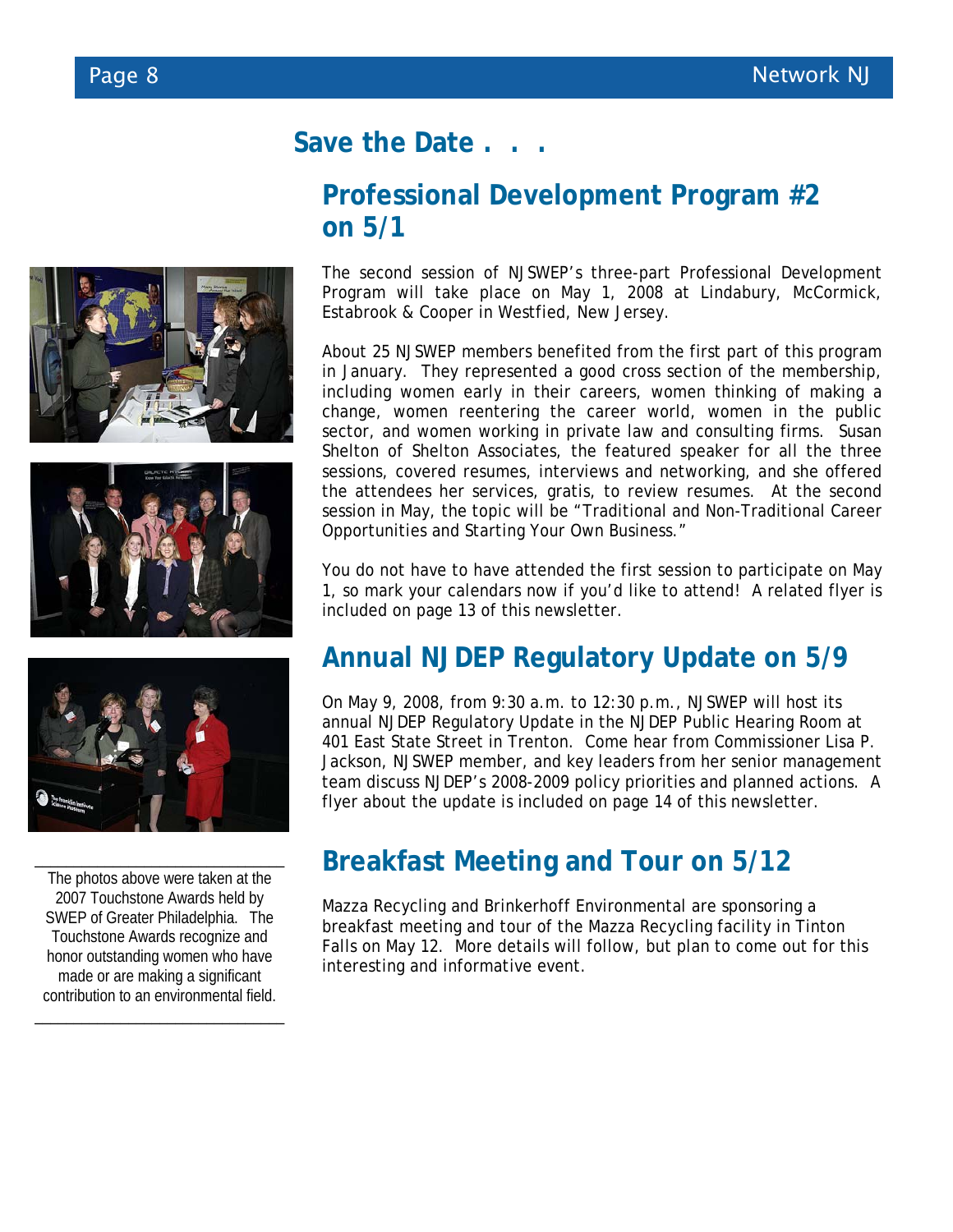### **Flash Site Remediation Update on 6/3**

On the morning of June 3, 2008, Sterns & Weinroth, P.C. will host a flash update on NJDEP's Site Remediation Program from 8:30 to 9:30 a.m.. The update will take place at the firm's offices at 50 West State Street, Suite 1400 in Trenton and will feature discussions on legislative reform and the stakeholder process, the status of the proposed license site professionals bill, the proposed Soil Remediation Standards, and more. Further details will follow, but please join us.

### **Other Upcoming Events**

- Professional Development Program # 3 on 9/10
- Speed Networking on 11/13

### **New Members**

#### **Corporate**

Brilliant Lewis Environmental Services, LLC

Conestoga-Rovers & Associates, Inc.

Excel Environmental Resources, Inc.

Groundwater Treatment & Technology, Inc.

Lancaster Laboratories, Inc.

#### **Individual**

| Victoria Binetti | Michelle Escobedo               | Stephanie Fox |
|------------------|---------------------------------|---------------|
| Diane Gard       | Dale Laster Lessne              | Nicole Murphy |
| Cailyn Nichol    | Susan Shelton<br>Christina Page |               |
| Linda Sikora     | Veda Truesdale                  |               |
| <b>Student</b>   |                                 |               |
| Katherine Brooks | Caitlin Doolin                  | Wenyi Zhu     |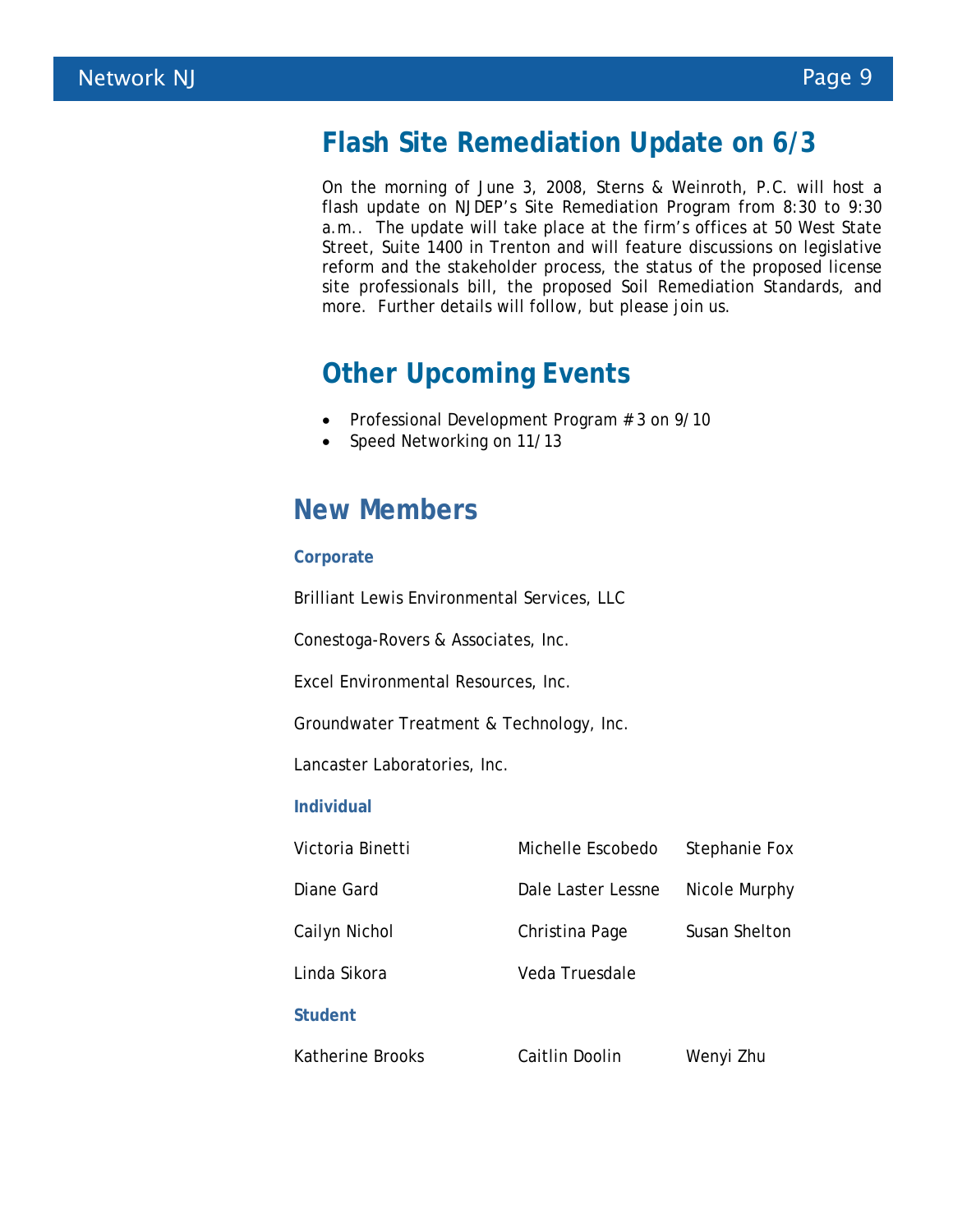#### **MEMBER NEWS**



Tali Engoltz of the Office of Policy, Planning, and Science in NJDEP's Coastal Management Program has been selected to participate in the Environmental Leadership Program, Delaware Valley Regional Network (DVRN). The Environmental Leadership Program is a national nonprofit organization that inspires visionary, action-oriented, and diverse leaders to work for a just and sustainable future. ELP's primary goal is to train and support the next generation of environmental and social change leaders and to encourage new ideas and solutions to pressing environmental and social problems in regions across the country. Each year, about 20 fellows are chosen to participate in the DVRN. Fellows participate in three retreats throughout the first year. The retreats are an opportunity to engage with the other participants and to explore topics such as diversity, communitybuilding, media and communications, coalitions, and personal and professional leadership planning through hands-on training, communitybuilding activities, and participatory group discussions. Current and senior fellows participate in regional forums and national conferences sponsored and hosted by the ELP on topics such as climate change, water resources, the politics of food, and other current topics in the broad spectrum that is the environmental field. Congratulations, Tali!

Colleen Kokas has been promoted to Bureau Chief for the Office of Brownfields Reuse (OBR) at NJDEP. Colleen was an original member of OBR when it was created in 2001 and brought many skills to the job, especially her keen understanding of various brownfield funding incentives, which she had acquired through her prior work in the Site Remediation Program. Early in her career, Colleen started up the newly created Bureau of Case Management, where she did case management, cleanup and enforcement negotiations and litigation, and cost recovery support to the Division of Law. Prior to joining OBR, Colleen administered the Spill Fund, the Sanitary Landfill Fund, the Petroleum Underground Storage Tank Fund, and the Hazardous Discharge Site Remediation Fund. During her tenure in OBR, Colleen has been involved in the maturation of NJDEP's Brownfield Redevelopment Area Program and the Brownfield Reimbursement Program administered by the New Jersey Commerce Commission. Colleen also serves as the Site Remediation Program's representative to the State's Brownfield Redevelopment Interagency Team. Colleen's involvement with national brownfield policy and trends has aided in providing guidance on issues most recently raised as part of the Site Remediation Advisory Group white papers. Congratulations to Colleen on her new position!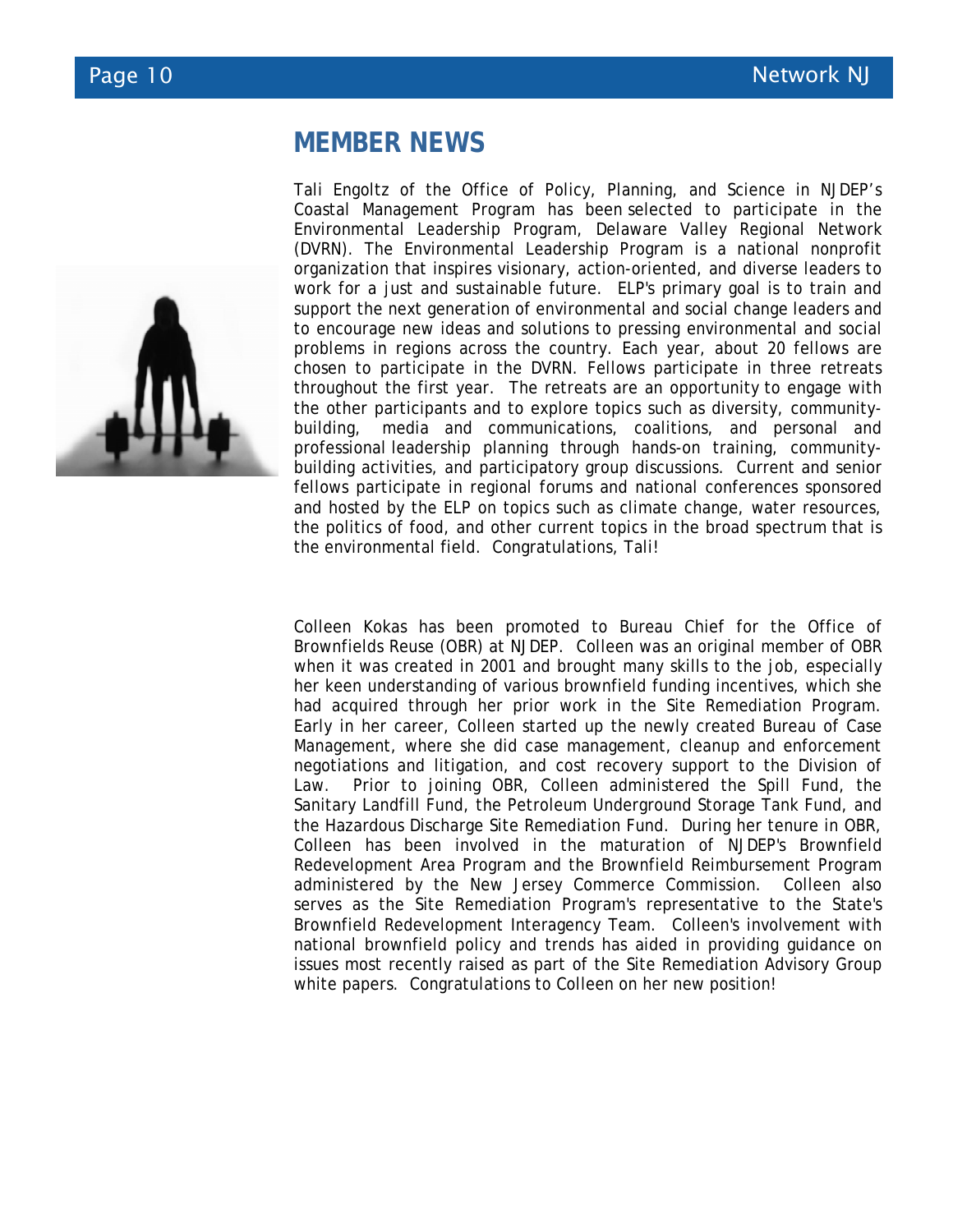#### **Annual Membership Drive**

There is still time to renew your membership in NJSWEP. The membership form is posted on the website and included in the newsletter and includes two minor changes this year.

Please note two things regarding membership. First, individual memberships are not transferable. Therefore, if a company wants to send different people to different events, either the company must have a corporate membership or each attendee must have an individual membership.

Second, annual memberships run for the calendar year, January through December and not for a year from when you join. Therefore, although you can join both chapters at any time, if you join in May, your membership is only valid until December of that year. The only exception applies if you join after October 1, in which case your membership will carry through the next calendar year.

Please don't hesitate to contact Linda Taylor with any questions or suggestions via email at ljtaylor3@verizon.net.

#### **NJSWEP Needs Volunteers**

Tali Engoltz is chairing the 2nd Annual NJSWEP Gala Planning Committee – but she can't do it alone! If you are interested in serving on this committee, please contact her at tali.engoltz@dep.state.nj.us as soon as possible. There is also an immediate need for a committee of private sector members to serve as the Gala's Sponsorship Committee. Opportunities for sponsorship include: room sponsor(s); food and/or beverage sponsorships; attendee gift sponsorships; "Growing Great Women in the Garden State" mentorship/leadership award sponsor; and scholarship sponsors. Ideally, at least one consultant and one attorney would serve on the committee. The public sector members involved in the Planning Committee can't solicit sponsorships.

NJSWEP needs a volunteer to work on the tour of the Keystone Industrial Port Complex that will be a joint program of the NJ, Philadelphia, and Harrisburg chapters of SWEP and the Young Leaders group of the Northern NJ District Council of the Urban Land Institute in October 2008. Given the number of sponsors, the NJSWEP volunteer will be sharing the workload with a good-sized planning group. Contact Sue Boyle (sueboyle@comcast.net) if you have an interest in getting involved.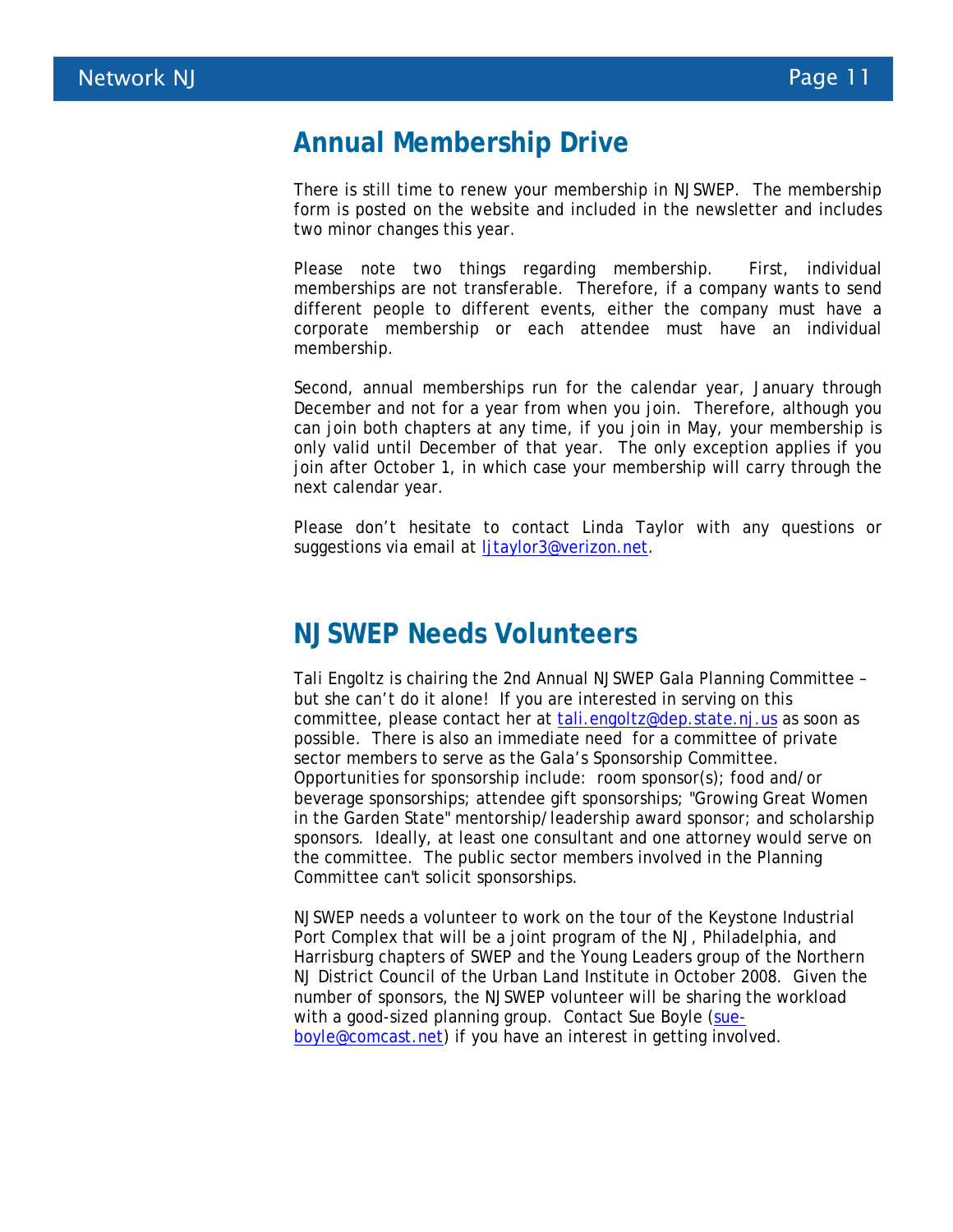## **Employment Notices**

In order to ensure that NJSWEP members get immediate notice of job postings, Linda Esposti will forward employment notices to all NJSWEP members and post them on the website (www.njswep.org) as soon as she gets them. Please email Linda at LindaEsposti@verizon.net if you have a job opening you want to publicize to NJSWEP members.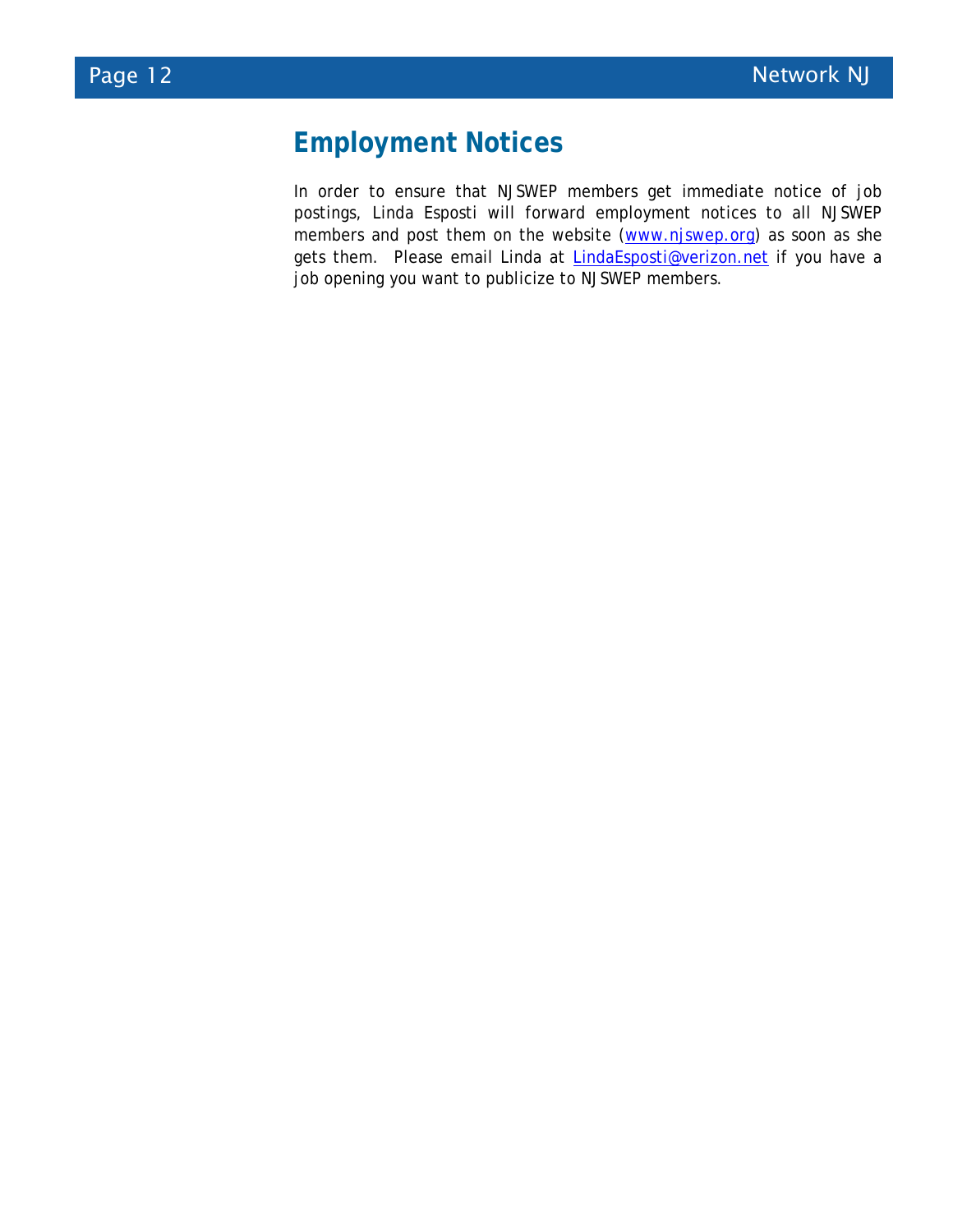## **Traditional and Non-Traditional Career Options & Starting Your Own Business**

#### **Sponsored by the New Jersey Chapter of the Society of Women Environmental Professionals**

| Date:                   | Thursday, May 1, 2008                                                                                                                                                                                                                                                                                                              |
|-------------------------|------------------------------------------------------------------------------------------------------------------------------------------------------------------------------------------------------------------------------------------------------------------------------------------------------------------------------------|
| Time:                   | 11:00 am - 1:00 pm (lunch provided by The Women's Business<br>Initiative at Lindabury, McCormick, Estabrook & Cooper, P.C.)                                                                                                                                                                                                        |
| <b>Event Sponsor:</b>   | Shelton Associates, Inc. and Lindabury, McCormick, Estabrook &<br>Cooper, P.C.                                                                                                                                                                                                                                                     |
| Location:               | 2 <sup>nd</sup> Floor Large Conference Room at Lindabury, McCormick offices<br>on 53 Cardinal Drive, Westfield, NJ<br>Directions: http://www.lindabury.com/directions/westfield.asp                                                                                                                                                |
| Description of Program: | The NJSWEP Professional Development Program Series will offer<br>attendees the opportunity to learn about career management<br>issues, interact with industry professionals offering networking<br>and career counseling services, and participate in roundtable<br>discussions focusing on career development topics of interest. |
|                         | This program will have an estimated presentation time of 60<br>minutes with roundtable discussions and networking sessions to<br>follow.                                                                                                                                                                                           |
| <b>RSVP:</b>            | by Thursday, April 24 <sup>th</sup> to LindaEsposti@verizon.net                                                                                                                                                                                                                                                                    |
| Cost:                   | No charge for NJSWEP members; \$50.00 non-member fee. Non-<br>members should send a \$50.00 check made payable to "NJSWEP"<br>to:                                                                                                                                                                                                  |
|                         | Colleen Kokas                                                                                                                                                                                                                                                                                                                      |
|                         | <b>NJDEP</b>                                                                                                                                                                                                                                                                                                                       |
|                         | P.O. Box 028<br>Trenton, NJ 08625                                                                                                                                                                                                                                                                                                  |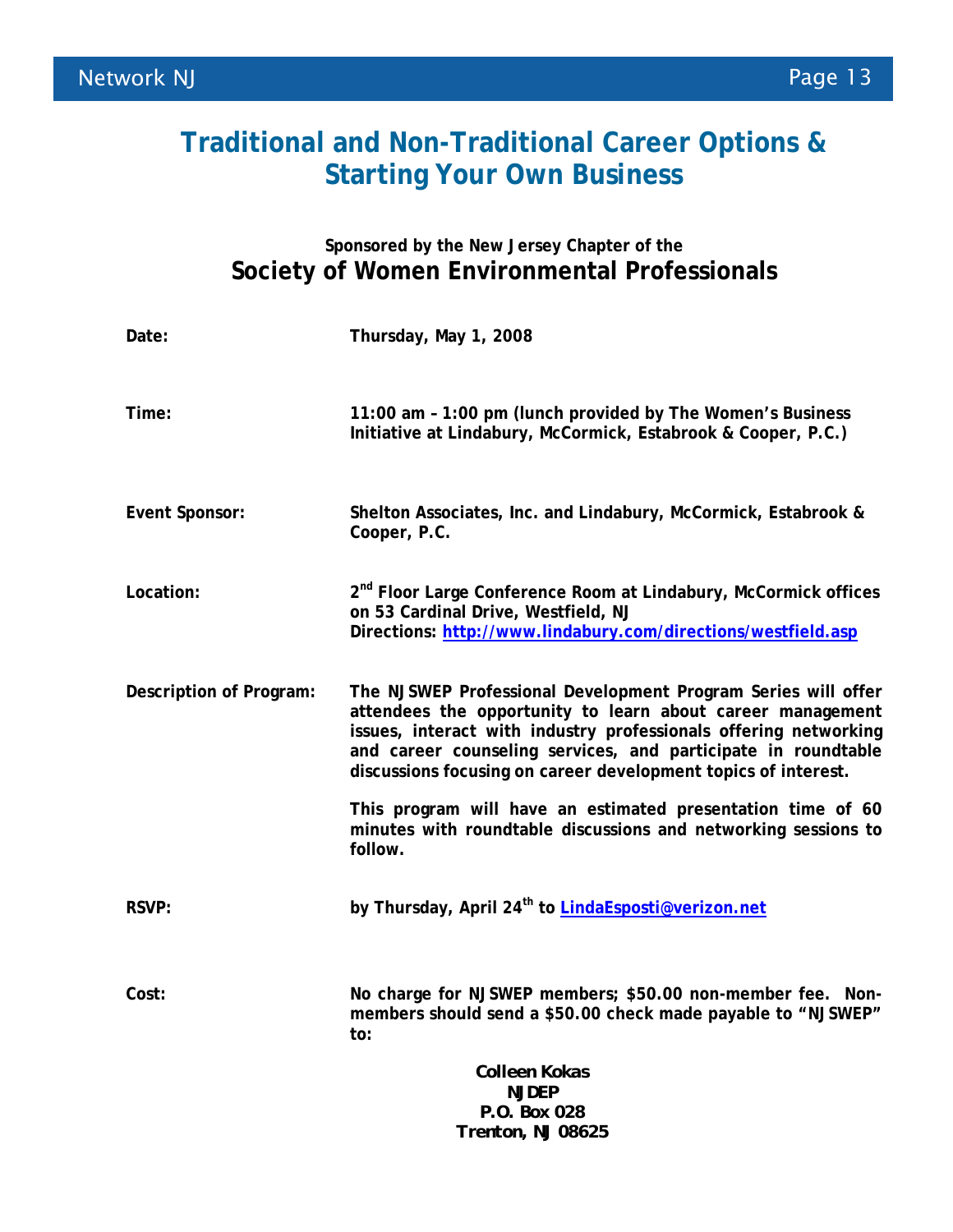## **ANNUAL REGULATORY UPDATE - NJDEP 2008**

#### **Sponsored by the New Jersey Chapter of the Society of Women Environmental Professionals**

| Date:                   | Friday, May 9, 2008                                                                                                                                                                                                                                                                                                                                |
|-------------------------|----------------------------------------------------------------------------------------------------------------------------------------------------------------------------------------------------------------------------------------------------------------------------------------------------------------------------------------------------|
| Time:                   | 9:30 am to 12:30 pm (Registration starts at 9:00 am)                                                                                                                                                                                                                                                                                               |
| Location:               | <b>NJDEP</b><br>Public Hearing Room- 1 <sup>st</sup> Floor<br>401 E. State Street<br>Trenton, New Jersey 08625                                                                                                                                                                                                                                     |
| Description of Program: | Meet and hear from NJDEP Commissioner and SWEP member Lisa<br>P. Jackson and key members of the senior management team<br>discuss NJDEP's 2008-2009 Policy Priorities and Planned Actions.<br>This is always an informative program and a wonderful<br>opportunity to have your questions answered by New Jersey's top<br>environmental officials. |
| <b>RSVP:</b>            | by Monday May 5 <sup>th</sup> to <b>LindaEsposti@verizon.net</b>                                                                                                                                                                                                                                                                                   |
| Cost:                   | No charge for NJSWEP members or NJDEP staff; \$50.00 non-<br>member fee. Non-members should send a \$50.00 check made<br>payable to "NJSWEP" to:                                                                                                                                                                                                   |
|                         | Colleen Kokas<br><b>NJDEP</b><br>P.O. Box 028<br>Trenton, NJ 08625                                                                                                                                                                                                                                                                                 |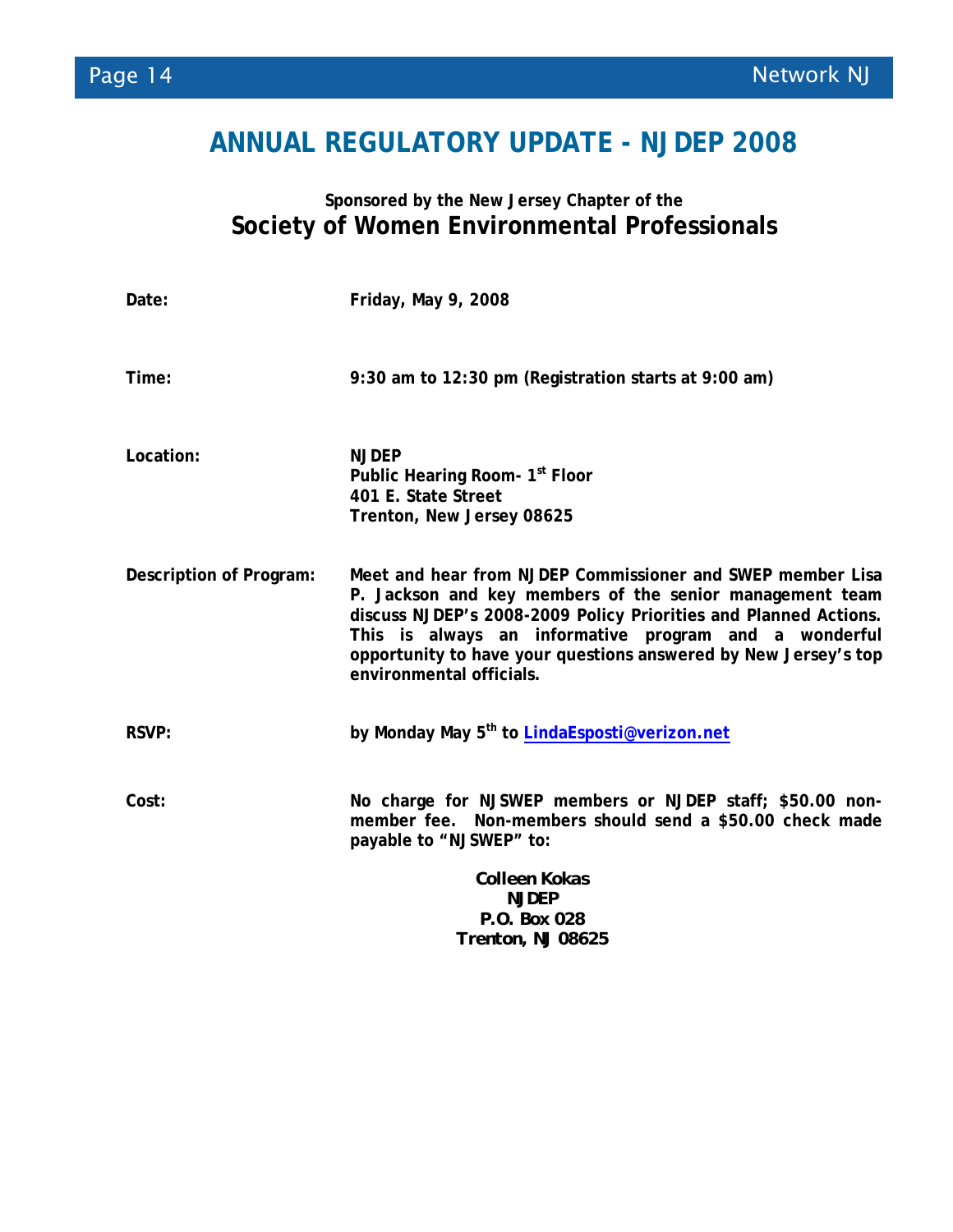#### **NJSWEP 2008 MEMBERSHIP FORM**

*Please fill out to renew your membership or to become a new member. You may also use this form to revise the list of corporate members or submit an address change, if you are an active member. If you have any questions, please contact NJSWEP Membership Chair, Linda Taylor at (609) 586-6559 or ljtaylor3@verizon.net*

*\*\*\*\*\*\*\*\*\*\*\*\*\*\*\*\*\*\*\*\*\*\*\*\*\*\*\*\*\*\*\*\*\*\*\*\*\*\*\*\*\*\*\*\*\*\*\*\*\*\*\*\*\*\*\*\*\*\*\*\*\*\*\*\*\*\*\*\*\*\*\*\*\*\*\*\*\*\*\*\*\*\*\*\** 

- *A. Membership Status (Please circle one):*
- 
- **●** *New Membership ● Renewal ● Active Membership with Revision to Address or List of Corporate Members*
- *B. Type of Membership (Please circle one):*

| <b>NJ Chapter</b>      | Joint NJ/Philadelphia Chapter<br><b>Membership Fees</b> |  |
|------------------------|---------------------------------------------------------|--|
| <b>Membership Fees</b> |                                                         |  |
| $\bullet$ \$125.00     | • $$150.00$                                             |  |
| • \$ 20.00             | • $$25.00$                                              |  |
| • $$10.00$             | • \$ 15.00                                              |  |
| \$350.00               | $\bullet$ \$450.00                                      |  |
|                        |                                                         |  |

#### *C. Check here if you would like to help or be on a subcommittee; also please indicate chapter:*

| Membership<br>(NJ/PA)                                                                  | Newsletter<br>(NJ/PA)  | Programs<br>(NJ/PA)      | <b>Public Relations</b><br>(NJ/PA)                                                                                                                                                                                                                                                                                                                                                                            |
|----------------------------------------------------------------------------------------|------------------------|--------------------------|---------------------------------------------------------------------------------------------------------------------------------------------------------------------------------------------------------------------------------------------------------------------------------------------------------------------------------------------------------------------------------------------------------------|
| Scholarship<br>(NJ/PA)                                                                 | Sponsorship<br>(NJ/PA) | Gala<br>(NJ only)        | Touchtone<br>$(PA)$ only)                                                                                                                                                                                                                                                                                                                                                                                     |
|                                                                                        | Name:                  |                          |                                                                                                                                                                                                                                                                                                                                                                                                               |
|                                                                                        | Title:                 |                          |                                                                                                                                                                                                                                                                                                                                                                                                               |
|                                                                                        |                        |                          |                                                                                                                                                                                                                                                                                                                                                                                                               |
|                                                                                        |                        |                          |                                                                                                                                                                                                                                                                                                                                                                                                               |
|                                                                                        |                        |                          | Phone $\frac{1}{\sqrt{1-\frac{1}{2}}\sqrt{1-\frac{1}{2}}\sqrt{1-\frac{1}{2}}\sqrt{1-\frac{1}{2}}\sqrt{1-\frac{1}{2}}\sqrt{1-\frac{1}{2}}\sqrt{1-\frac{1}{2}}\sqrt{1-\frac{1}{2}}\sqrt{1-\frac{1}{2}}\sqrt{1-\frac{1}{2}}\sqrt{1-\frac{1}{2}}\sqrt{1-\frac{1}{2}}\sqrt{1-\frac{1}{2}}\sqrt{1-\frac{1}{2}}\sqrt{1-\frac{1}{2}}\sqrt{1-\frac{1}{2}}\sqrt{1-\frac{1}{2}}\sqrt{1-\frac{1}{2}}\sqrt{1-\frac{1}{2}}$ |
|                                                                                        |                        |                          |                                                                                                                                                                                                                                                                                                                                                                                                               |
|                                                                                        |                        | <b>Corporate Members</b> |                                                                                                                                                                                                                                                                                                                                                                                                               |
| Name                                                                                   | Title                  | Phone/Fax                | Email                                                                                                                                                                                                                                                                                                                                                                                                         |
|                                                                                        |                        |                          |                                                                                                                                                                                                                                                                                                                                                                                                               |
|                                                                                        |                        |                          |                                                                                                                                                                                                                                                                                                                                                                                                               |
|                                                                                        |                        |                          |                                                                                                                                                                                                                                                                                                                                                                                                               |
|                                                                                        |                        |                          |                                                                                                                                                                                                                                                                                                                                                                                                               |
| Return the completed form with a check endorsed to NJSWEP and send to:<br>Linda Taylor |                        |                          |                                                                                                                                                                                                                                                                                                                                                                                                               |

**140 Norcross Circle Mercerville, NJ 08619**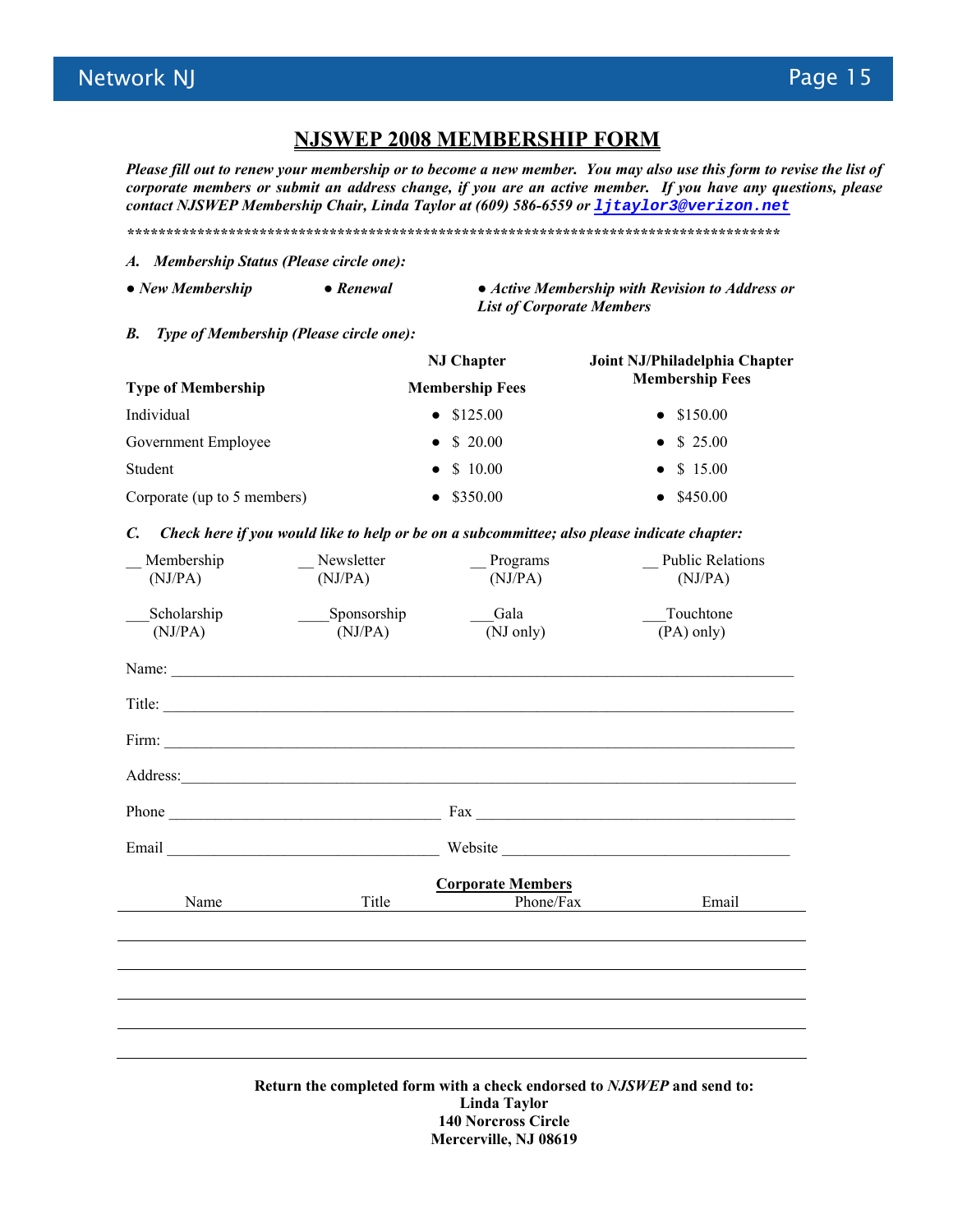| <b>NJSWEP 2008 Steering Committee</b> |  |  |
|---------------------------------------|--|--|
|---------------------------------------|--|--|

| <b>Name/Address</b>                                                                                                                | <b>Committee</b><br><b>Roles</b>                       | Telephone/Fax                                     | <b>E-Mail</b>                    |
|------------------------------------------------------------------------------------------------------------------------------------|--------------------------------------------------------|---------------------------------------------------|----------------------------------|
| <b>Sue Boyle</b><br>NJDEP, 401 East State Street, P.O. Box 402,<br>Trenton NJ 08625-0028                                           | • Chapter Co-Chair                                     | Phone: 609-203-2348                               | sue-boyle@comcast.net            |
| Kathy Dutton Helmer, Esq.<br>K&L Gates, One Newark Center, 10 <sup>th</sup> Floor,<br>Newark, NJ 07102                             | • Chapter Co-Chair                                     | Phone: 973-848-4049<br>Fax: 973-848-4001          | kathy.helmer@klgates.com         |
| <b>Colleen Kokas</b><br>NJDEP, 401 East State Street, P.O. Box 028,<br>Trenton, NJ 08625-0028                                      | • Treasurer                                            | Phone: 609-633-1499<br>Fax: 609-777-1914          | Colleen.Kokas@dep.state.nj.us    |
| <b>Linda Watson</b><br>NJDEP, 501 East State St., P.O. Box 400<br>Trenton, NJ 08625                                                | • Secretary<br>Programs Co-<br>Chair (South<br>Jersey) | Phone: 609-984-0497                               | lwatson603@gmail.com             |
| Linda Taylor<br>NJDEP, 401 East State Street, P.O. Box 028,<br>Trenton, NJ 08625-0028                                              | • Membership                                           | Phone: 609-631-1432                               | litaylor3@verizon.net            |
| <b>April S. Krause</b><br>GEI Consultants, Inc., 1 Greenwood Avenue, Suite<br>210, PO Box 856, Montclair, NJ 07042                 | • MetroNet Co-Chair                                    | Phone: 973-509-9650<br>Fax: 973-509-9625          | AKrause@geiconsultants.com       |
| Jessica L. Lipson, Esq.<br>Morgan Lewis, 101 Park Avenue, New York, NY<br>10178                                                    | • MetroNet Co-Chair                                    | Phone: 212-309-6073                               | jlipson@morganlewis.com          |
| Catherine A. Trinkle, Esq.<br>Schering-Plough Corporation, 2000 Galloping Hill<br>Rd, K-6-1-1800, Kenilworth, NJ 07033             | • Newsletter Co-<br>Chair                              | Phone: 908-298-4352                               | catherine.trinkle@spcorp.com     |
| Emily L. Won, Esq.<br>K&L Gates, One Newark Center, 10 <sup>th</sup> Floor,<br>Newark, NJ 07102                                    | - Newsletter Co-<br>Chair                              | Phone: 973-848-4054                               | emily.won@klgates.com            |
| Joe Genovay<br>NJDEP, 401 East State Street, P.O. Box 028,<br>Trenton, NJ 08625-0028                                               | Newsletter Co-<br>Chair                                | Phone: 609-633-1238                               | joe.genovay@verizon.net          |
| <b>Tracy Straka</b><br>Creamer Environmental, Inc., 215 Union Street,<br>Hackensack, NJ 07601                                      | • Programs Co-<br>Chair                                | Phone: 201-968-3300<br>x1112<br>Fax: 201-968-3301 | tstraka@creamerenvironmental.com |
| <b>Regina Wallace</b><br>NJDEP, 401 East State Street, P.O. Box 028,<br>Trenton, NJ 08625-0028                                     | Programs Co-<br>Chair                                  | Phone: 609-633-3869                               | Regina.wallace@dep.state.nj.us   |
| <b>Elizabeth Conroy</b><br>Langan Engineering, 50 West State Street, 10 <sup>th</sup><br>Floor, Suite 1002, Trenton, NJ 08608-1220 | • Scholarship Chair                                    | Phone: 609-815-3243                               | econroy@langan.com               |
| <b>Anne Lazo</b><br>Mainstay Marketing, LLC (d/b/a Eagle Soars<br>Marketing), Flat Rock NC 28731                                   | Web Site<br>٠<br>Committee                             | Phone: 973-801-2484                               | alazo@eaglesoars-marketing.com   |
| <b>Patti Burns</b><br>Wetlands and Environmental Technology, Inc.<br>P.O. Box 333, Woodbury, NJ 08096                              | Advisory<br>٠<br>Committee                             | Phone: 856-686-9560<br>Fax: 856-686-9561          | burnspatti@aol.com               |
| Debra S. Rosen, Esg.<br>Archer & Greiner LLC, One Centennial<br>Square, Haddonfield, NJ 08033                                      | Advisory<br>Committee                                  | Phone: 856-354-3084<br>Fax: 856-795-0574          | drosen@archerlaw.com             |
| Nancy Van Dyke<br>ELM, Inc., 218 Wall Street, Princeton, NJ 08540                                                                  | Advisory<br>٠<br>Committee                             | Phone: 609-683-4848                               | nvandyke@elminc.com              |